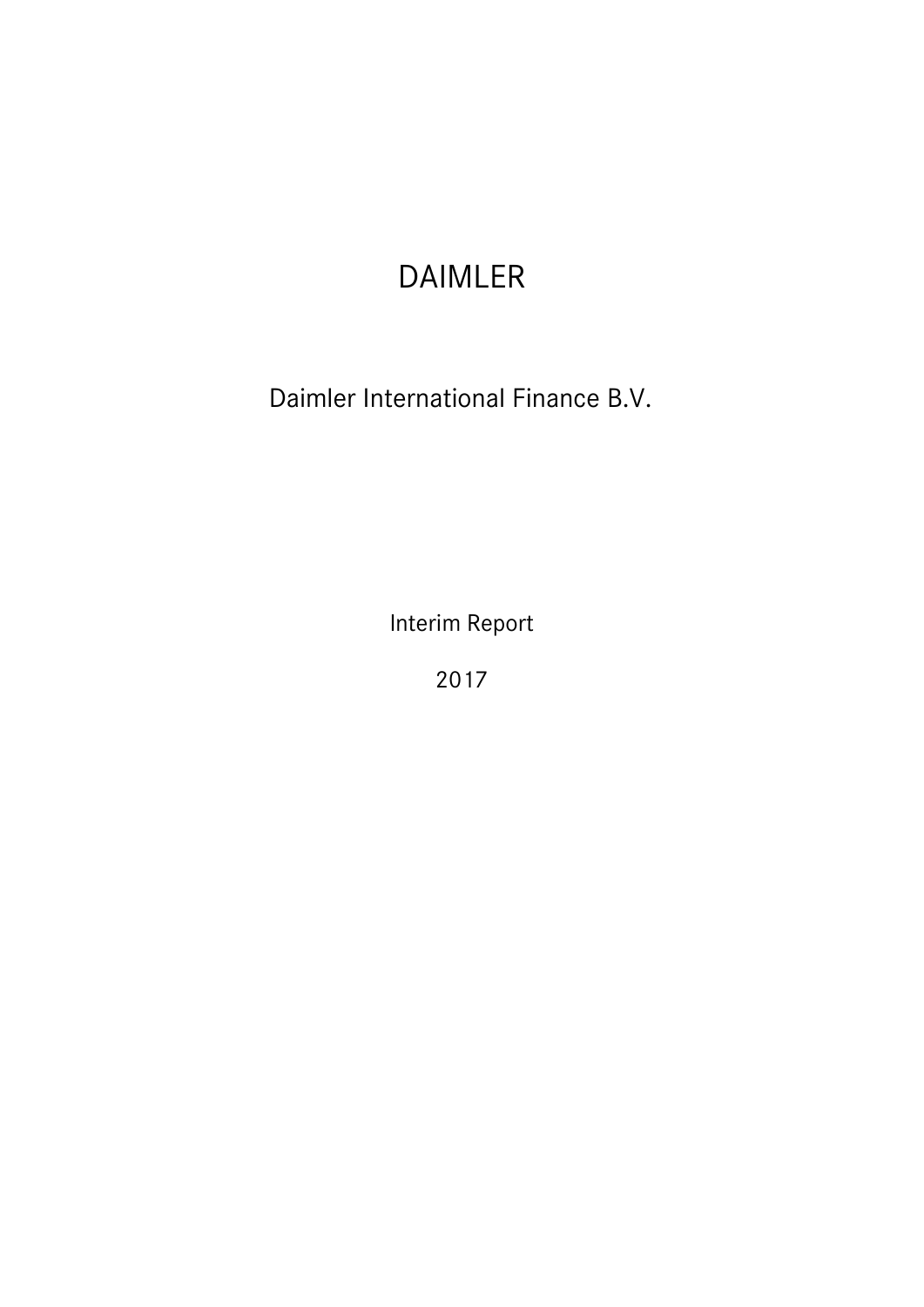# **Contents**

| Page: |                                                                            |
|-------|----------------------------------------------------------------------------|
|       | Directors' report                                                          |
| 2     | Supervisory Board<br><b>Board of Management</b><br>Registered office       |
| 3     | Report of the Board of Management                                          |
| 6     | <b>Responsibility Statement</b>                                            |
|       | <b>Financial statements</b>                                                |
| 7     | Balance sheet as at June 30, 2017                                          |
| 9     | Profit and loss account for the period ended<br>June 30, 2017 - unaudited- |
| 10    | Cash flow statement -unaudited-                                            |
| 10    | Statement of comprehensive income -unaudited-                              |
| 11    | Notes to the financial statements accounts June 30, 2017                   |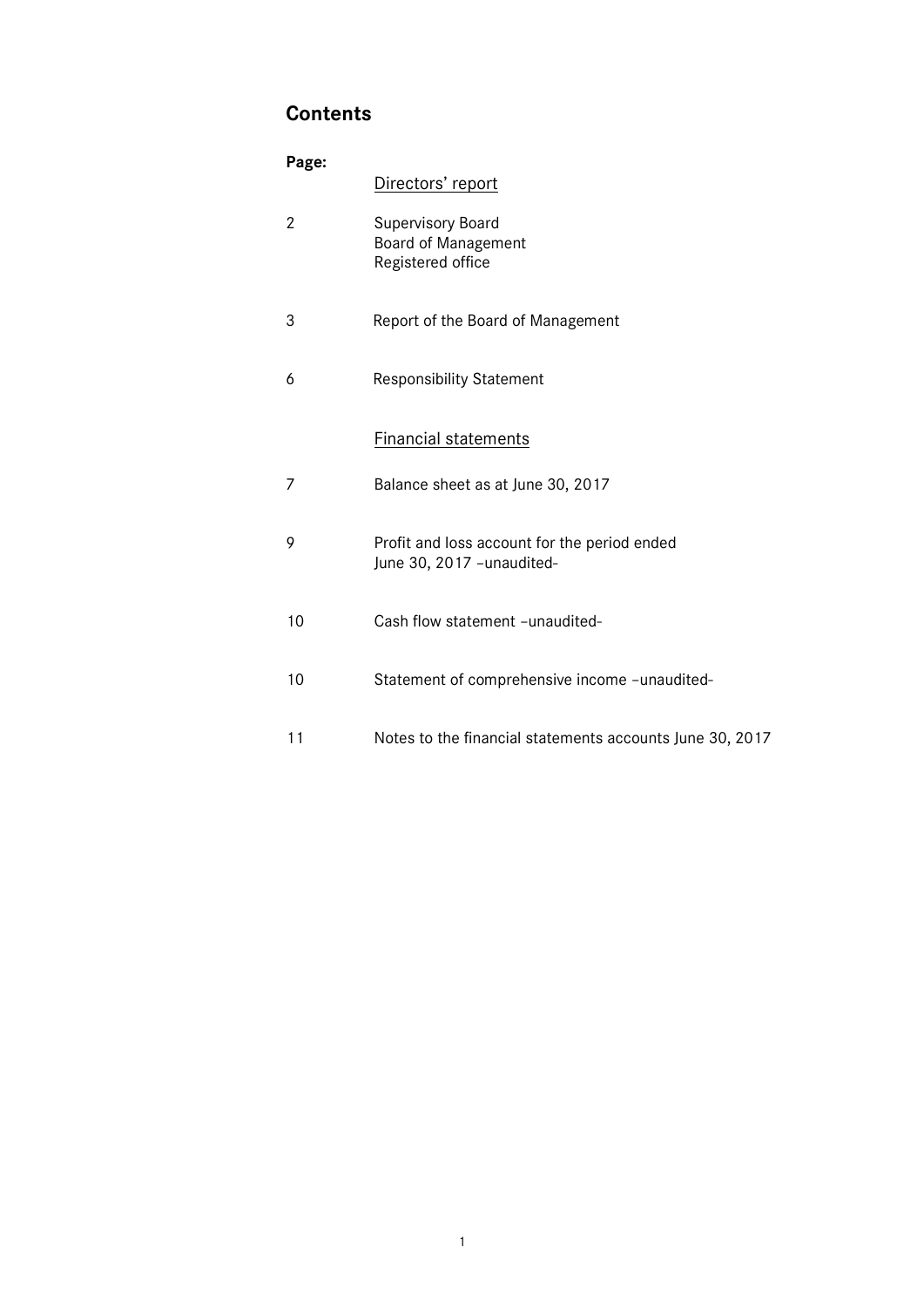# **Supervisory Board**

U. Tüchter Chairman

- Dr. B. Niess
- K. Schäfer
- P. Zirwes

# **Board of Management**

P. Derks Chairman

- mr. M. van Pelt
- O. Ernst

# **Registered office**

Van Deventerlaan 50 NL – 3528 AE Utrecht Telephone: +31 30 6059316 Telefax: +31 30 6054287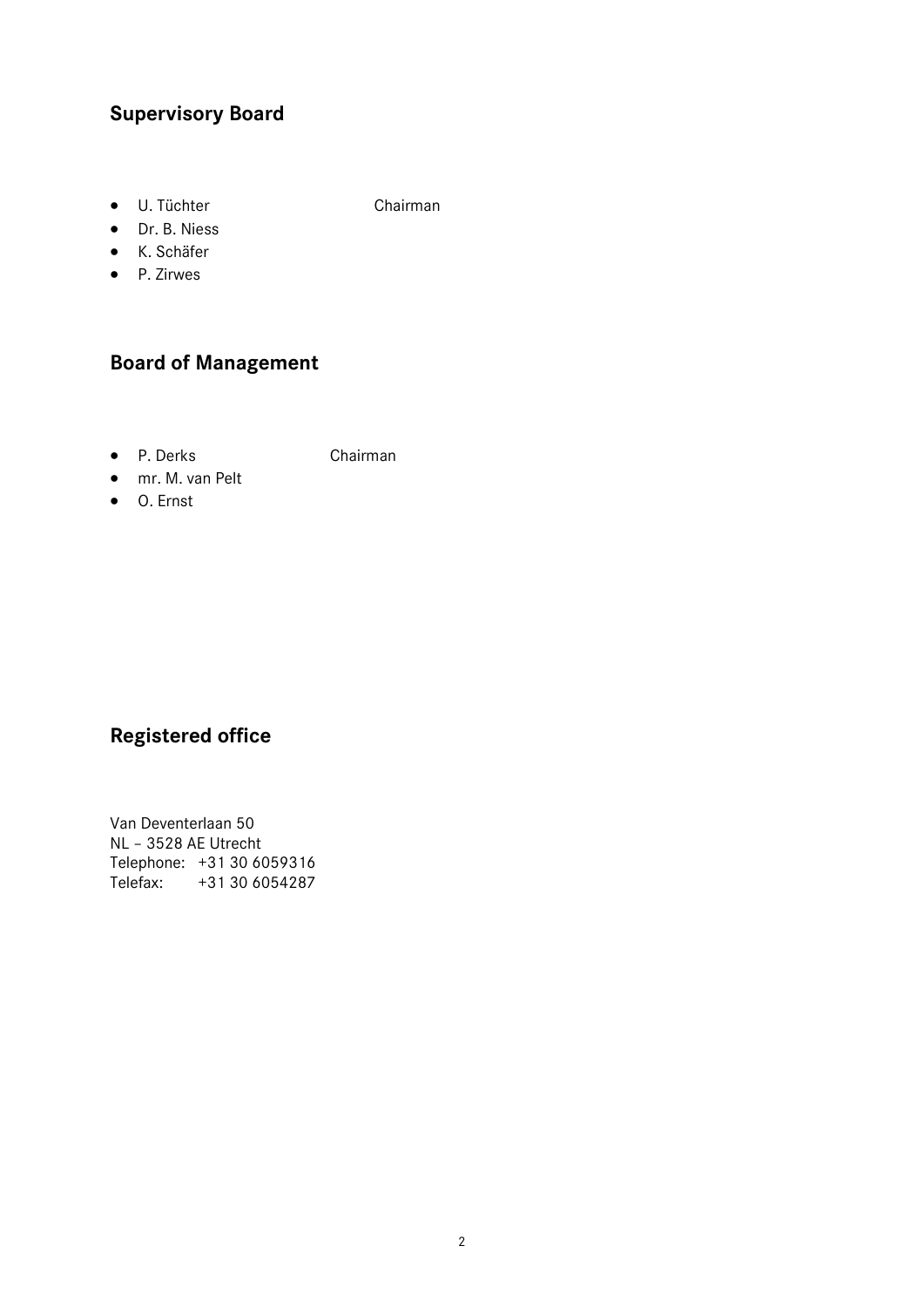# **Report of the Board of Management**

# **General**

These Financial Statements cover the first half year 2017, which ended at the balance sheet date of 30 June 2017.

Daimler International Finance B.V. (or "the Company") was established on 4 April 1986 as a private limited company (B.V.). As at June 30, 2017 the authorized capital of the Company was € 2,500,000 divided into 5,000 ordinary shares of € 500 nominal value, of which 1,000 shares have been issued and fully paid. Each share carries one vote at general meetings of shareholders. The shares are 100% owned by Daimler AG in Stuttgart, Germany. The Company's purpose is to finance part of the activities of the Daimler Group. The needed funding is managed by borrowing from Group companies and the capital markets by issuing bonds, notes and commercial paper.

The Euro Medium Term Note Program (EMTN) issues and the European Commercial Paper Program (CP) issues of Daimler International Finance B.V. are both irrevocably guaranteed by Daimler AG. The bonds have long-term ratings of A2 (stable) from Moody's Investors Service, A (stable) from Standard & Poor's Ratings Group and A- (stable) from Fitch Ratings as at 30 June 2017. These ratings rely on the performance of the Daimler Group.

The bonds issued by Daimler International Finance B.V. are listed on the Luxembourg Stock Exchange.

The funding obtained by the Company has been made available to companies within the Daimler Group and to associated and joint ventures of Daimler AG by way of intercompany loans, with a focus on European financial services companies and Daimler treasury centres.

# **Development 1 st half of 2017**

In the first half of 2017, Daimler International Finance B.V. issued four bonds under the Daimler EMTN Program in the total amount of  $\epsilon$  1,280 million.

Furthermore, in 2017 Daimler International Finance B.V. issued CPs for a total amount of € 220 million under the Daimler European Commercial Paper Program with tenors of 3 months. At 30 June 2017, the CP outstanding amounts to  $\epsilon$  110 million. The proceeds of the EMTN and CP were allocated as intercompany loans to Daimler Group companies.

In 2017 the total loans to affiliated companies of the Company increased by € 675 million to a level of  $\epsilon$  3,142 million as per June 30, 2017. All new funding of the financial assets was realized through the issuance of EMTN and CPs under the European CP Programs and through group-internal loans.

The interest margin developed positively to  $\epsilon$  3.140 million compared to  $\epsilon$  2.570 million in the first half of 2016. Also the financial result was positively affected by the valuation impact of derivatives. The net profit after taxation amounts to an amount of  $\epsilon$  2.4 million compared to a negative result of  $\epsilon$  2.9 million in the first half of 2016.

Since all the EMTN / CP issued are guaranteed by Daimler AG the general risk profile of the Company and its solvency heavily depend on the solvency of the Daimler Group as a whole.

The number of employees at June 30, 2017 was 5 (2016: 5).

The directors who held office at the end of the financial year and at signing of these financial statements had no disclosing interest in the shares of the Company.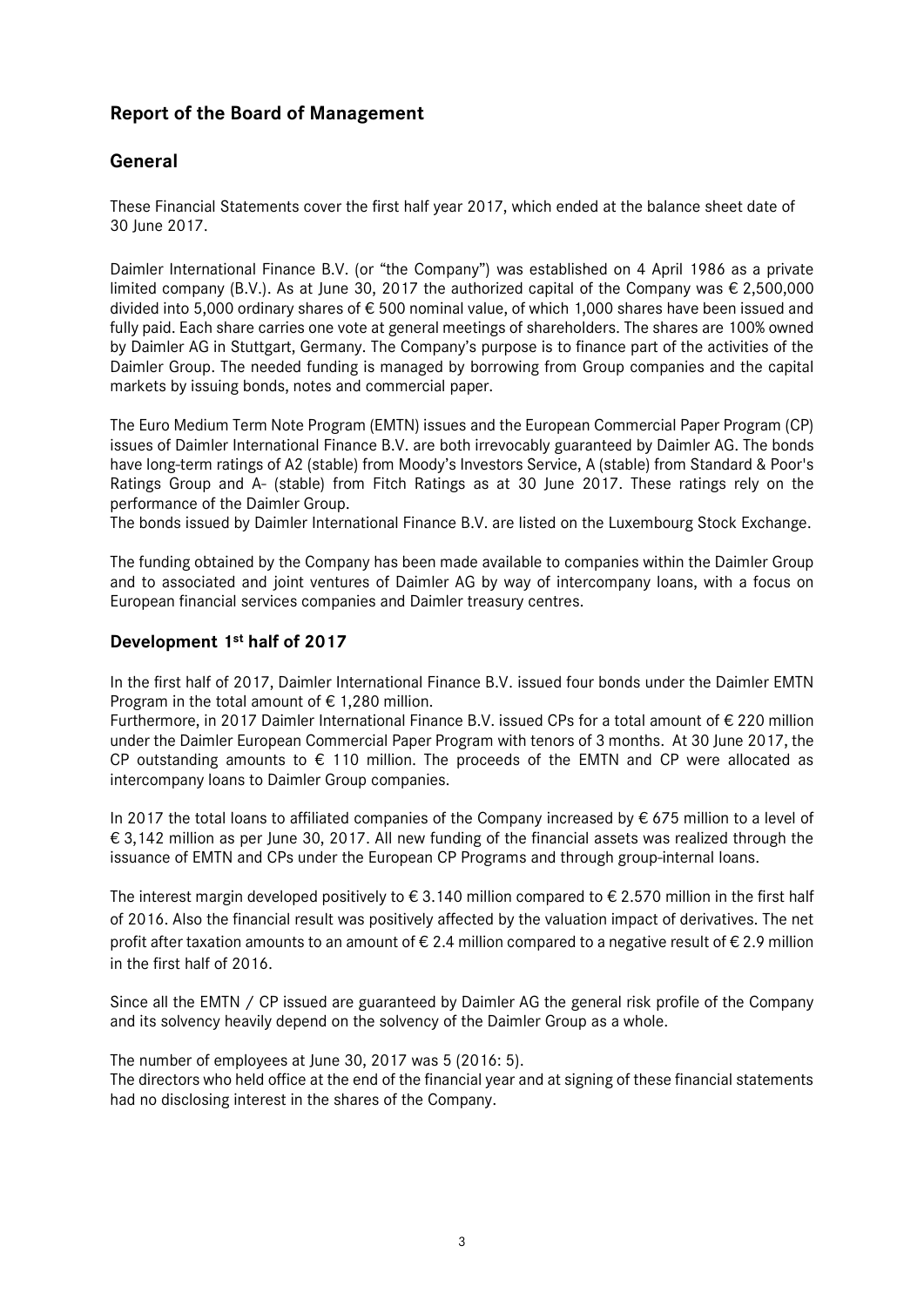#### **Risk Management**

The Board of Management is responsible for the internal control and the management of risks within the Company and for the assessment of the effectiveness of the control systems. These controls were set up in cooperation with Daimler Group to identify and manage foreign exchange, interest, liquidity and credit risks.

In the Company's business, the creation and management of a loan involves the assumption of a number of risks: credit risk, market interest rate risk, foreign exchange risk, market risk and other operational risks. The funds obtained with the issuance of EMTN notes and CP are in general lent onward at similar conditions to affiliated companies.

It is the Company's general policy to hedge the foreign exchange risk with foreign exchange swaps and interest rate swaps to match the funding requirements in terms of maturities and interest rates.

Liquidity risk comprises the risk, that a company cannot meet its financial obligations in full. Daimler International Finance B.V. manages its liquidity by holding adequate volume of cash and by applying as far as possible the matched funding principle. In accordance with internal guidelines, this principle ensures that financial obligations generally have the same maturity profile as the financial assets and receivables and thus reduces the Company's liquidity risks.

The Company solely provides loans within the Daimler Group and to companies in which Daimler holds a minority share (Joint Ventures). Therefore the Company's exposure to credit risk is influenced mainly by the characteristics of Daimler Group related default risk. In cooperation with Daimler AG headquarters, assessments of credit risks are made and credit limits are set, which are periodically reviewed. In respect of cash at banks and financial derivatives, these are only deposited and / or entered into in compliance with the Daimler Global Counterparty Limits as provided by Daimler AG.

#### **Outlook**

In 2017 the net interest income on operating activities is expected to develop in line with the balance sheet development during the course of the year. Ineffectiveness resulting from fair value hedge relationships may have impact on the profit before taxation.

The financing activities will develop in line with the strategy of Daimler AG. For the year 2017 management expects a relatively higher level of outstanding EMTN notes which will impact the financing activities to group companies. The Company is expected to extend its current core activities and will actively support all major changes in the treasury operations deemed necessary to ensure even further the efficiency and effectiveness of financing the capital needs of the Daimler Group.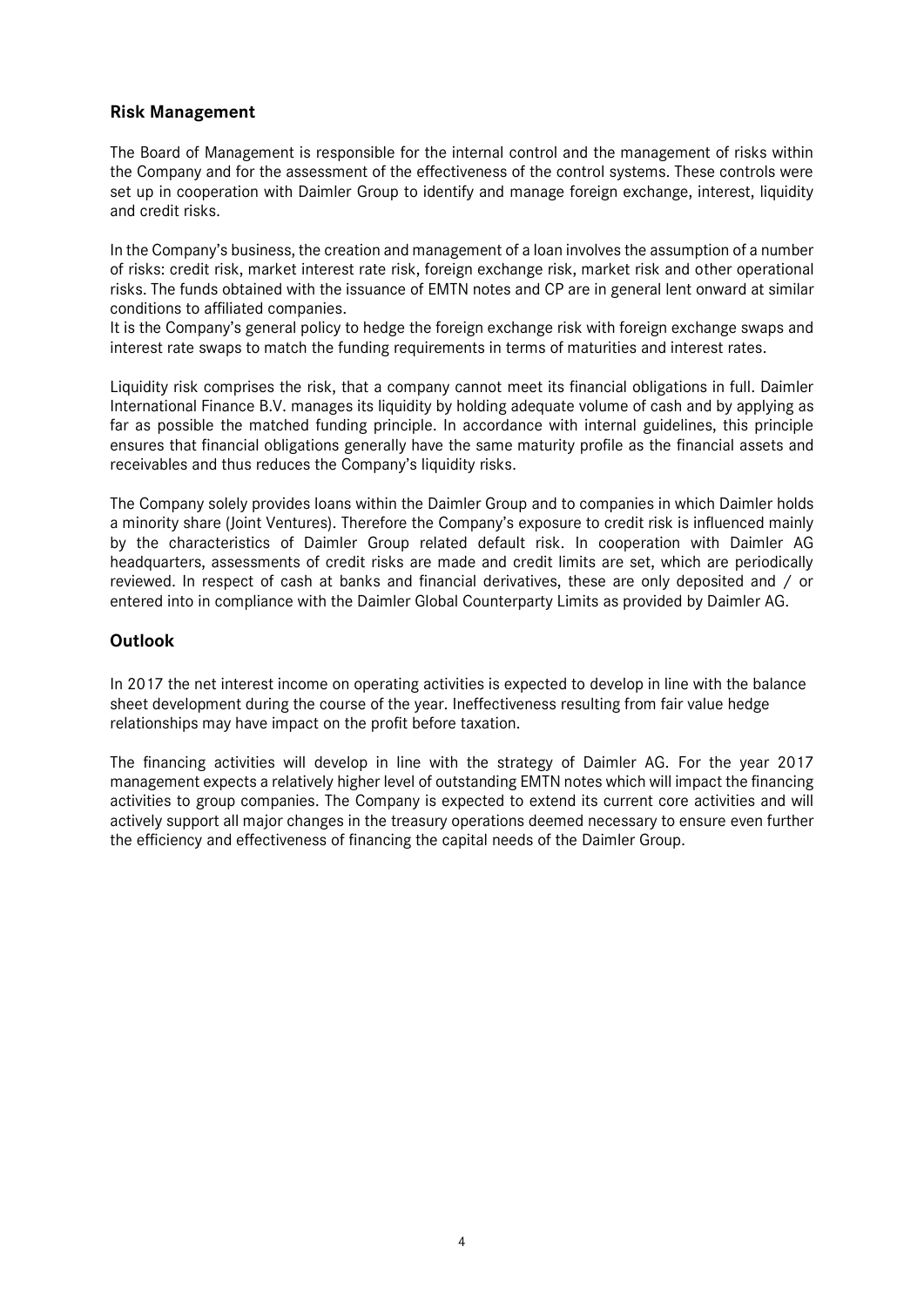#### **Events after the balance sheet date**

Since the reporting date of June 30, 2017, the Board of Management consists of two members instead of three as previously. Mr. Peter Derks left the Board of Management as planned on July 1, 2017. There have been no further occurrences that are of major significance to the Company.

According to new regulations of the Dutch Civil Law (Wet Toezicht Bestuur) the Company's Board of Management and Supervisory Board are unbalanced since less than 30% of the members is female. The Board members have been appointed based on qualifications and availability, irrespective of gender. In order to create more balance the Boards will take these regulations into account to the extent possible in future appointments of Board members.

Utrecht, August 22, 2017

Daimler International Finance B.V. Van Deventerlaan 50 NL – 3528 AE Utrecht

The Board of Management

M. van Pelt O. Ernst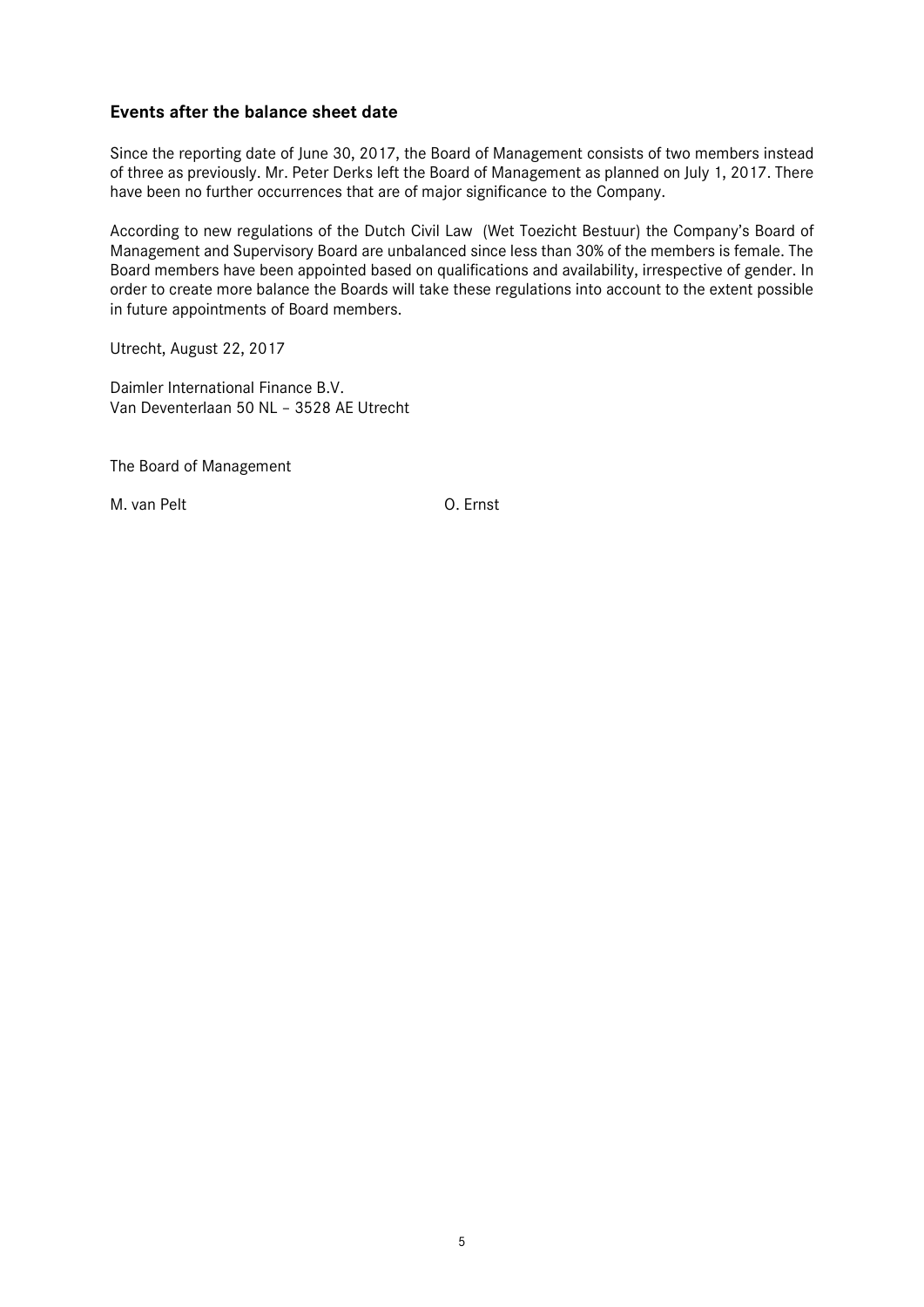#### **Responsibility Statement by Management**

To the best of our knowledge, and in accordance with the applicable reporting principles for annual financial reporting, the **Interim Report 2017** gives a true and fair view of the assets, liabilities, financial position and profit or loss of Daimler International Finance B.V. The Report of the Board of Management includes a fair review of the development and performance of the business and the position of Daimler International Finance B.V., together with a description of the principal opportunities and risks associated with the expected development of Daimler International Finance B.V.

Utrecht, August 22, 2017

Daimler International Finance B.V. The Board of Management

M. van Pelt O. Ernst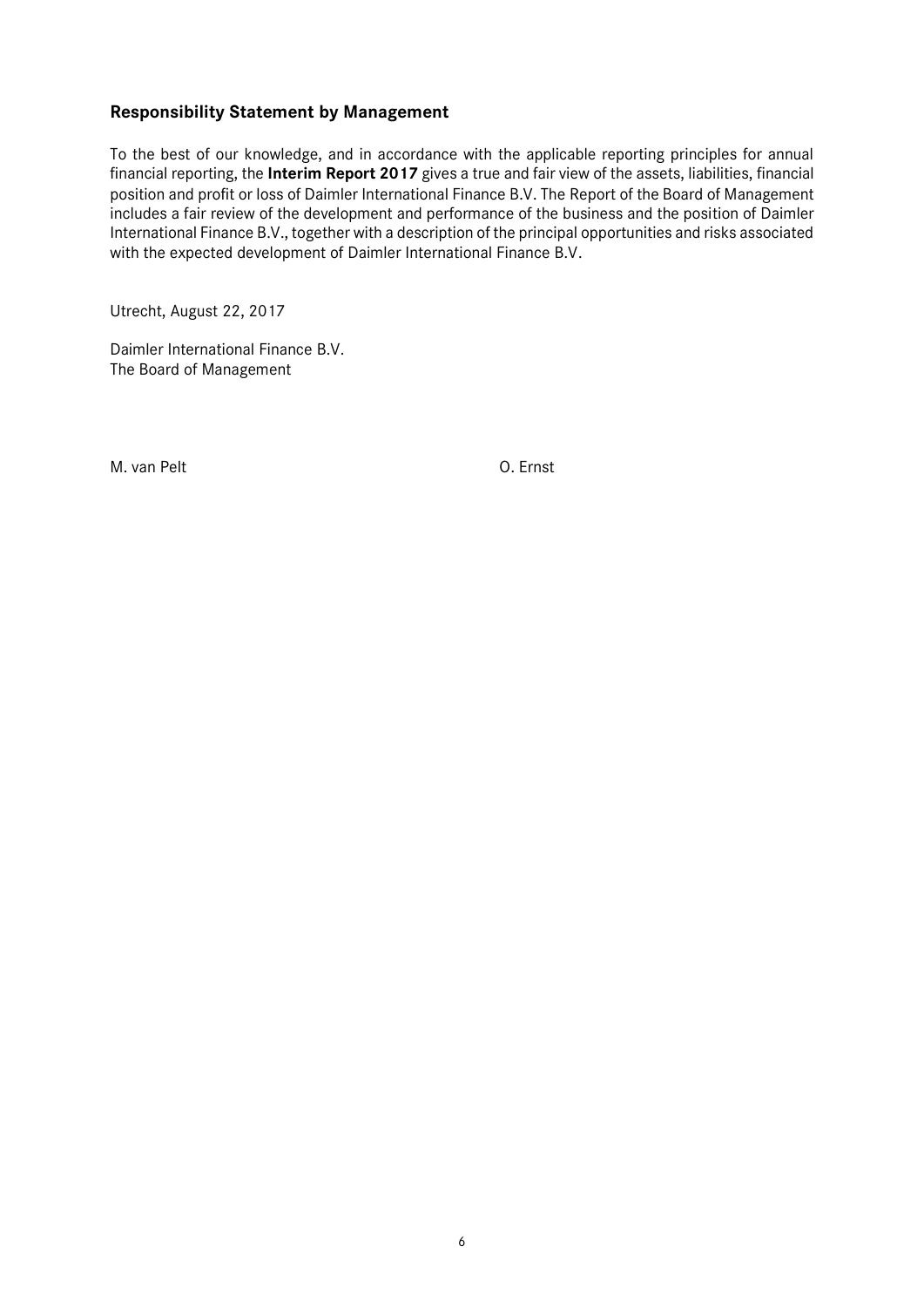# **Daimler International Finance B.V. Balance sheet as at June 30, 2017 (before profit appropriation x €1,000)** -unaudited-

|                                                                                              | <b>Note</b> | 30-06-2017       |           | 31-12-2016 |           |
|----------------------------------------------------------------------------------------------|-------------|------------------|-----------|------------|-----------|
| <b>ASSETS</b>                                                                                |             |                  |           |            |           |
| <b>FIXED ASSETS</b>                                                                          |             |                  |           |            |           |
| ◊ Tangible fixed assets                                                                      |             |                  | 21        |            | 21        |
| $\Diamond$ Deferred tax assets                                                               | 6           |                  | 1.312     |            | 1.622     |
| $\Diamond$ Financial fixed assets<br>Loans to affiliated companies<br>Other financial assets | 1<br>2      | 2.530.557<br>434 |           | 2.115.667  |           |
|                                                                                              |             |                  | 2.530.991 |            | 2.115.667 |
| <b>CURRENT ASSETS</b>                                                                        |             |                  |           |            |           |
| $\Diamond$ Receivables:<br>Loans to affiliated companies                                     | 1           | 611.751          |           | 352,000    |           |
| Interest receivables<br>affiliated companies                                                 | 3           | 5.569            |           | 17.871     |           |
|                                                                                              |             |                  | 617.320   |            | 369.871   |
| $\Diamond$ Cash and cash equivalents                                                         | 4           |                  | 73.528    |            | 15.917    |
|                                                                                              |             |                  | 3.223.172 |            | 2.503.098 |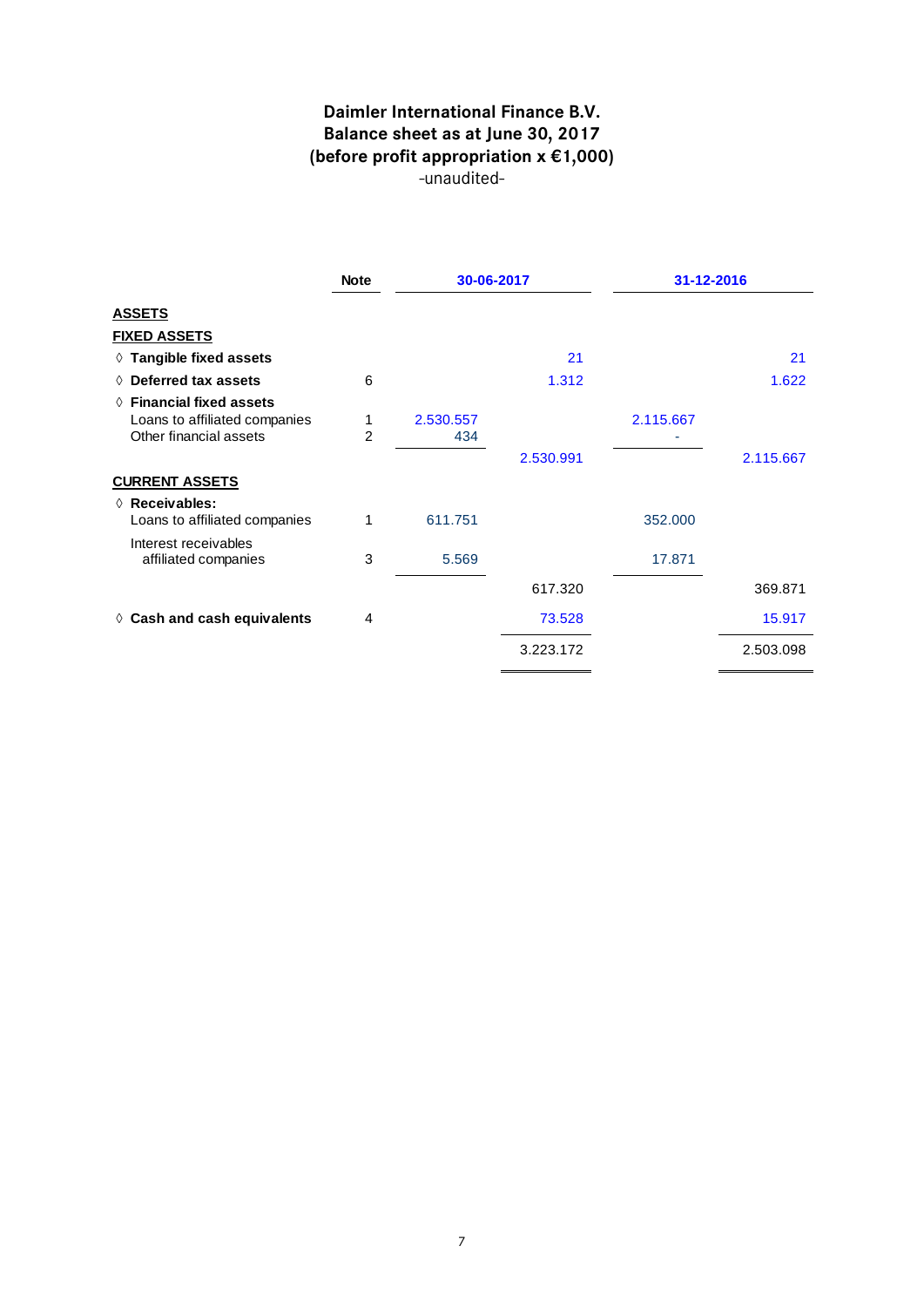# **Daimler International Finance B.V. Balance sheet as at June 30, 2017 (before profit appropriation x €1,000)** -unaudited-

|                                           | 30-06-2017<br><b>Note</b> |           |           | 31-12-2016 |           |
|-------------------------------------------|---------------------------|-----------|-----------|------------|-----------|
| <b>LIABILITIES</b>                        |                           |           |           |            |           |
| ◊ Shareholders' equity                    | 5                         |           |           |            |           |
| <b>Issued capital</b>                     |                           | 500       |           | 500        |           |
| Other reserves                            |                           | 524.955   |           | 527.002    |           |
| Cash flow hedge reserve                   |                           | 434       |           |            |           |
| Retained earnings                         |                           | 2.448     |           | $-2.047$   |           |
|                                           |                           |           | 528.337   |            | 525.455   |
| $\diamond$ Deferred tax liabilities       | 6                         |           |           |            |           |
| ◊ Long-term liabilities                   |                           |           |           |            |           |
| <b>EMTN</b> issues                        | 7                         | 1.857.258 |           | 879.424    |           |
| Loans from affiliated companies           | 7                         | 30.000    |           | 185.000    |           |
| Other financial liabilities               | $\overline{2}$            | 116.637   |           | 153.933    |           |
|                                           |                           |           | 2.003.895 |            | 1.218.357 |
| $\diamond$ Short-term liabilities         |                           |           |           |            |           |
| <b>EMTN</b> issues                        | $\overline{7}$            | 261.499   |           |            |           |
| CP issues                                 | $\overline{7}$            | 110.085   |           | 200.067    |           |
| Loans from affiliated companies           | 7                         | 315.000   |           | 542.000    |           |
| Other liabilities to affiliated companies | 8                         | 1.300     |           | 1.532      |           |
| Taxation and social security              |                           |           |           |            |           |
| premiums                                  | 9                         | 109       |           | 56         |           |
| Other liabilities and accruals            | 10                        | 2.947     |           | 15.631     |           |
|                                           |                           |           | 690.940   |            | 759.286   |
|                                           |                           |           | 3.223.172 |            | 2.503.098 |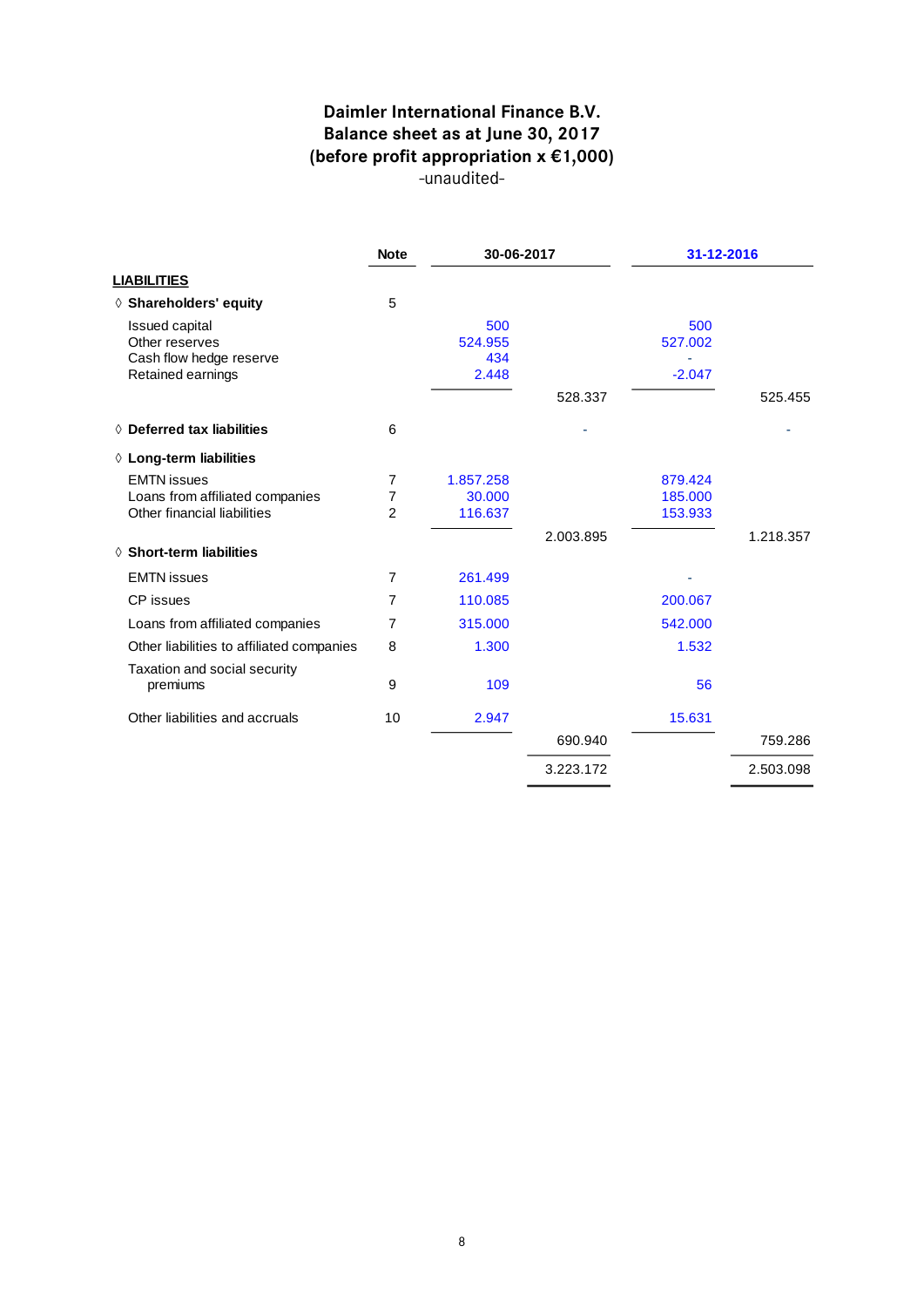# **Daimler International Finance B.V. Profit and loss account for the half-year ended June 30, 2017 (x €1,000)** -unaudited-

|                                                                                      | <b>Note</b> | 30-06-2017               |         | 30-06-2016             |         |
|--------------------------------------------------------------------------------------|-------------|--------------------------|---------|------------------------|---------|
| $\Diamond$ Interest income                                                           | 12          | 31.180                   |         | 31.523                 |         |
| $\Diamond$ Interest expenses                                                         |             | (28.040)                 |         | (28.953)               |         |
| Interest margin                                                                      |             |                          | 3.140   |                        | 2.570   |
| $\Diamond$ Result financial transactions                                             | 13          |                          | 1.522   |                        | (5.354) |
| $\diamond$ External costs and other<br>Operating costs<br>Commissions in relation to |             | (148)                    |         | (124)                  |         |
| <b>EMTN</b> issues<br>Wages and salaries<br>Social security charges                  | 14          | (1.016)<br>(205)<br>(17) |         | (729)<br>(147)<br>(17) |         |
| Pension charges and<br>early retirement costs                                        |             | (24)                     |         | (24)                   |         |
|                                                                                      |             |                          | (1.410) |                        | (1.041) |
| PROFIT BEFORE TAX                                                                    |             |                          | 3.252   |                        | (3.825) |
| $\Diamond$ Taxation                                                                  | 15          |                          | (804)   |                        | 956     |
| <b>NET PROFIT (LOSS)</b>                                                             |             |                          | 2.448   |                        | (2.869) |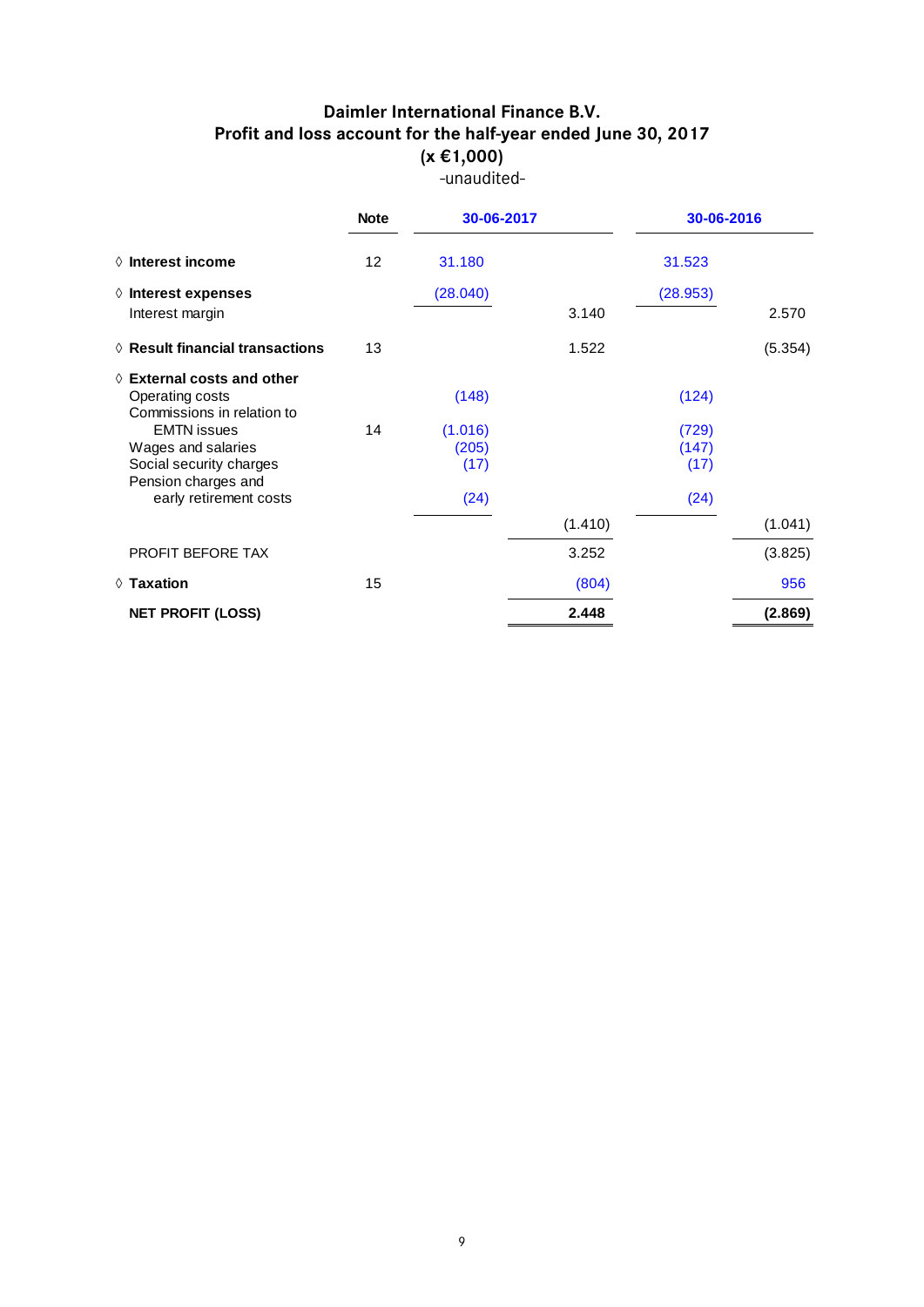# **Cash Flow statement (x €1,000)** –unaudited-

|                                                          | 30-06-2017  | 30-06-2016  |
|----------------------------------------------------------|-------------|-------------|
| <b>Profit after tax</b>                                  | 2.448       | (2.869)     |
| Adjustments for:                                         |             |             |
| Interest income                                          | (31.180)    | (31.523)    |
| Interest expenses                                        | 28.040      | 28.953      |
| Income tax expense                                       | 804         | (956)       |
| Result financial transactions                            | (1.522)     | 5.354       |
| Changes in:                                              |             |             |
| Change in provisions                                     |             |             |
| Change in tax receivables                                | 53          | (594)       |
| Other liabilities (excluding interest on debts)          | (34)        | 15          |
| Cash flow from operating activities:                     |             |             |
| Interest received                                        | 42.935      | 49.751      |
| Interest paid                                            | (40.118)    | (47.726)    |
| Additions to loans to affiliated companies               | (1.020.000) | (1.525.000) |
| Repayments of loans to affiliated companies              | 267.000     | 1.718.088   |
| Derivative assets and liabilities                        | 1.035       | 485         |
| Tax paid                                                 | (442)       | (600)       |
| Net cash from operating activities                       | (750.981)   | 193.378     |
| Cash flow from investing activities:                     |             |             |
| Cash flow from financing activities:                     |             |             |
| Proceeds from additional EMTN and CP issues              | 1.500.592   | 100.000     |
| Repayments of EMTN and CP                                | (310.000)   | (255.088)   |
| Additional short term loans received from aff. companies | 1.550.000   | 1.310.000   |
| Additional long term loans received from aff. companies  |             | 40.000      |
| Repayments of loans from affiliated companies            | (1.932.000) | (1.383.000) |
| Capital contribution                                     |             |             |
| Net cash from financing activities                       | 808.592     | (188.088)   |
| Net de / increase in cash and cash equivalents           | 57.611      | 5.290       |
|                                                          |             |             |
| Cash at beginning of period                              | 15.917      | 8.644       |
| Cash at end of period                                    | 73.528      | 13.934      |
| Net de / increase in cash and cash equivalents           | 57.611      | 5.290       |

# **Statement of comprehensive income (x €1,000)** –unaudited-

|                                                                                       | 30-06-2017 |       |     | 30-06-2016 |
|---------------------------------------------------------------------------------------|------------|-------|-----|------------|
| Net result after tax attributable to the company                                      |            | 2.448 |     | (2.869)    |
| Unrealized revaluation of cash flow hedges charged<br>directly to shareholders equity | 434        |       | 731 |            |
| Total of items recognised directly in<br>shareholders' equity of the company          |            | 434   |     | 731        |
| Total result of the legal entity                                                      |            | 2.882 |     | (2.138)    |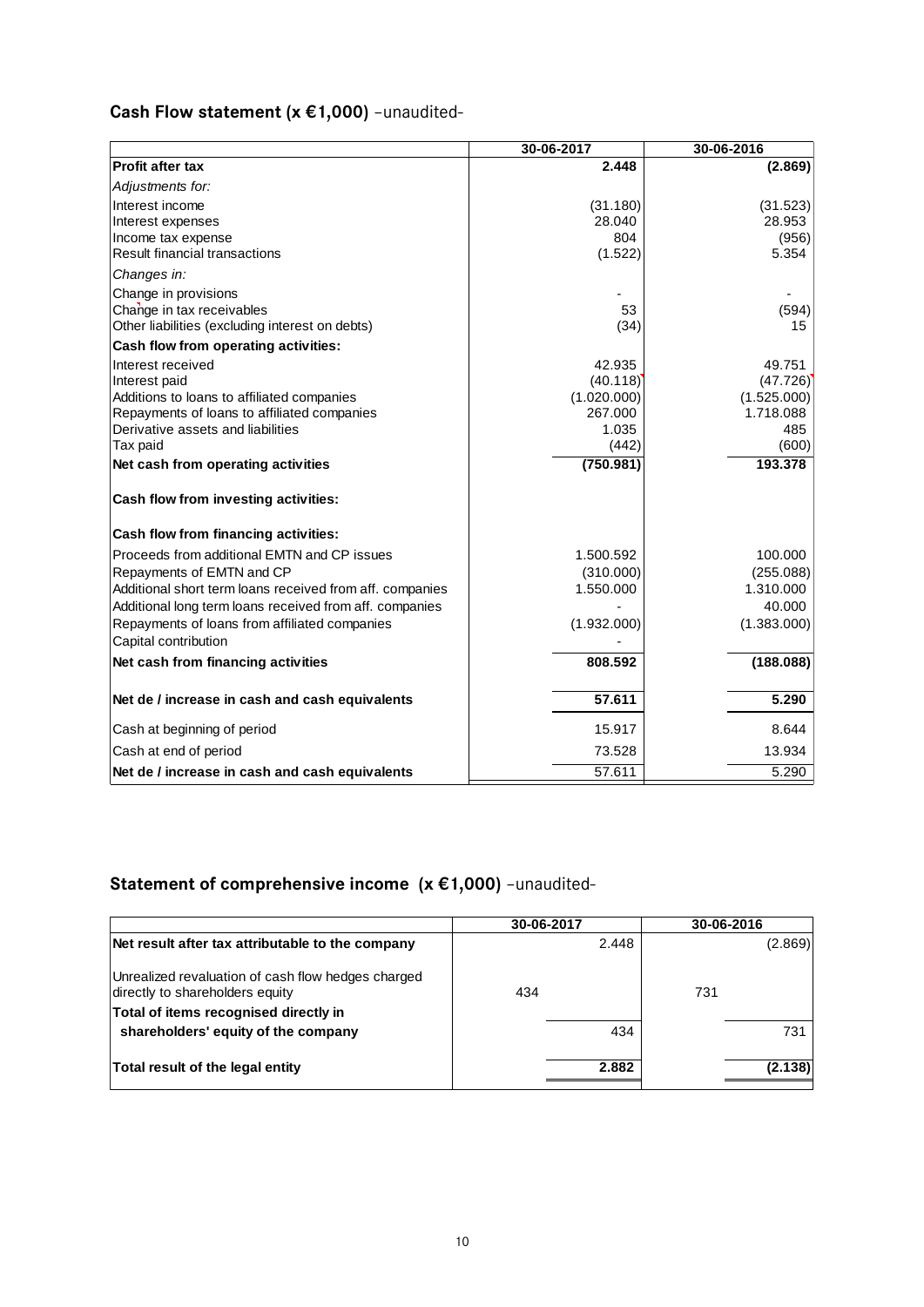#### **NOTES TO THE ANNUAL ACCOUNTS as at June 30, 2017**

#### **1 Financial fixed assets**

#### Loans to Affiliated companies:

The financial fixed assets stated in the balance sheet are intercompany receivables and are carried at amortized cost.

Recognized financial assets designated as hedged items in qualifying fair value hedge relationships are adjusted for changes in fair value attributable to the risk being hedged.

Movements in financial fixed assets:

| $(x \in 1,000)$                                          | 30 June 2017 31 Dec. 2016 |             |
|----------------------------------------------------------|---------------------------|-------------|
| Value as at the 1 January                                | 2.467.667                 | 2.045.576   |
| Changes in fair value as a result<br>of hedge accounting |                           |             |
| Exchange rate differences                                | (78.359)                  | 8.719       |
| Additions in the year                                    | 1.020.000                 | 3.591.283   |
| Repayments in the year                                   | (267.000)                 | (3.177.911) |
| Value as at the 31 December                              | 3.142.308                 | 2.467.667   |

As at the 30 June  $\epsilon$  0.6 billion (2016:  $\epsilon$  0.4 billion) of the principle portions outstanding is due and repayable within 1 year and  $\epsilon$  2.5 billion (2016:  $\epsilon$  2.1 billion) is due and repayable between 1 and 5 years.

The interest rate of the loans to affiliated companies is in conformity with the Group-wide Intercompany pricing standards ensuring at arm's-length conditions.

Loans to affiliated companies for a total amount of  $\epsilon$  1.0 billion (2016:  $\epsilon$  1.0 billion) are denominated in a currency other than Euro for which the Company has entered into foreign exchange contracts to hedge foreign currency risks as far as they are not lent on in the same currency. The valuation of the loans is determined based on the (half-) year-end foreign exchange rate. As at June 30, 2017 there are no loans which are designated in a fair value hedge accounting relationship (2016: € 0.0 million).

The fair value of the loans to affiliated companies per June 30 2017 is  $\epsilon$  3.3 billion (2016:  $\epsilon$  2.5 billion).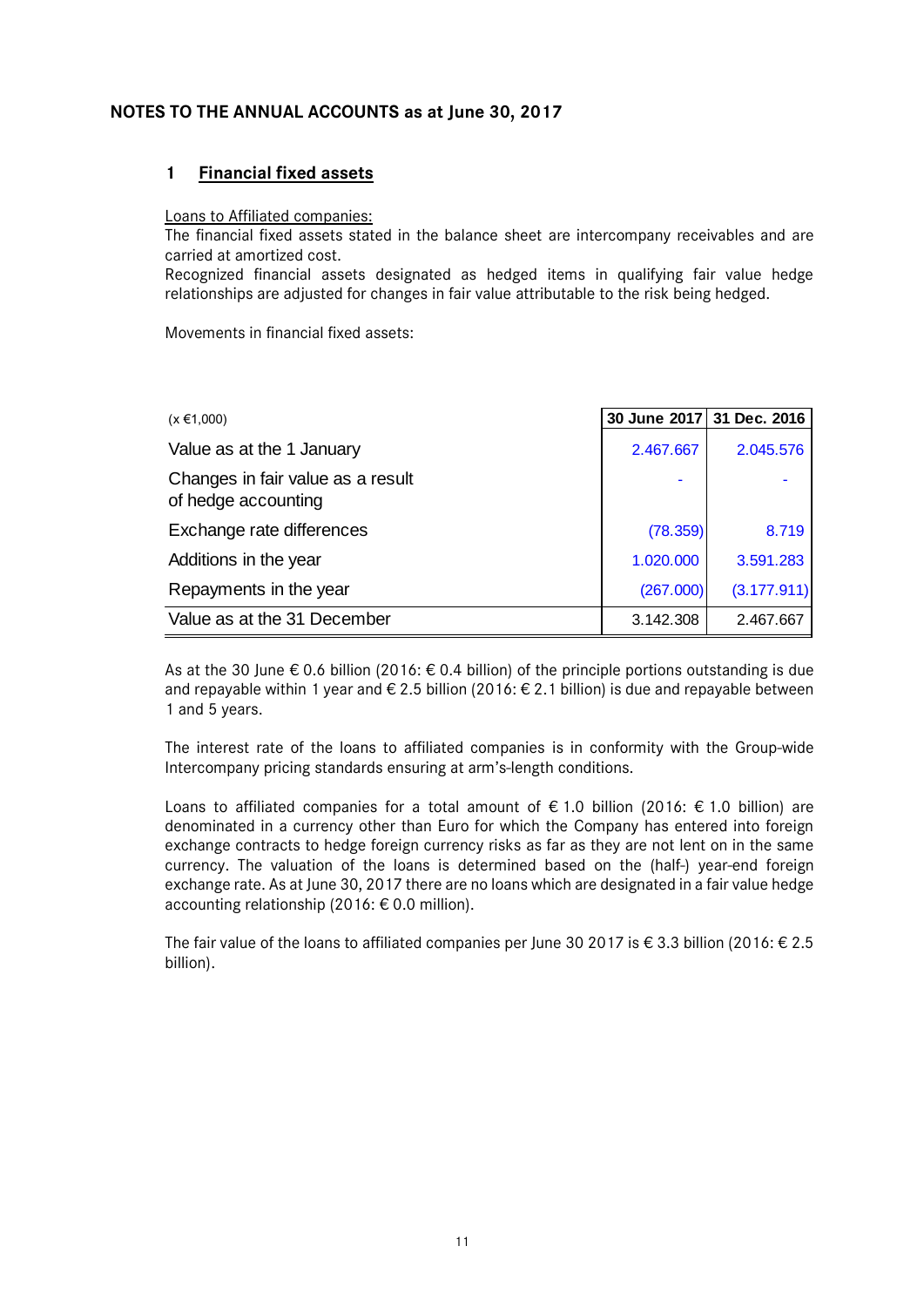### **2 Other financial assets and liabilities**

The effectiveness test consists of comparing the cumulative fair value change of a hypothetical derivative defined at the transaction date, with a fair value of zero at the transaction date, as a proxy for the hedge position with the cumulative value change of the actual derivative. If the latter has a higher negative value than the hypothetical derivative, then the difference is recognized in the profit and loss account as ineffectiveness

The fair values of the derivatives are as follows:

| $(x \in 1,000)$      | <b>Assets</b> | <b>Liabilities</b> | <b>Assets</b> | <b>Liabilities</b> |  |
|----------------------|---------------|--------------------|---------------|--------------------|--|
|                      | 30 June 2017  |                    | 31 Dec. 2016  |                    |  |
| Instrument type:     |               |                    |               |                    |  |
| Interest rate swaps  | 434           | 1.255              |               | 2.343              |  |
| Cross currency swaps | ۰.            | 115.382            |               | 151.590            |  |
| <b>Total</b>         | 434           | 116.637            |               | 153.933            |  |

#### **Fair value hedges**

The Company uses interest rate swaps and cross currency interest rate swaps to hedge its exposure to changes in the fair values of its fixed rate, bonds attributable to changes in market interest rates and foreign exchange rates. Interest rate swaps are matched to specific issuances of fixed rate loans.

The fair value of these derivatives is determined on the basis of the discounted expected future cash flows; whereby the market interest rates valid for the remaining terms of the financial instruments are used in which the counterparty and own credit risk are taken into account.

The fair values of derivatives designated as fair value hedges are as follows:

| $(x \in 1,000)$      | <b>Assets</b> | Liabilities | <b>Assets</b> | <b>Liabilities</b> |  |  |  |  |              |  |
|----------------------|---------------|-------------|---------------|--------------------|--|--|--|--|--------------|--|
|                      | 30 June 2017  |             |               |                    |  |  |  |  | 31 Dec. 2016 |  |
| Instrument type:     |               |             |               |                    |  |  |  |  |              |  |
| Interest rate swaps  |               | 1.255       | ٠             | 2.343              |  |  |  |  |              |  |
| Cross currency swaps |               | 115,382     | ٠             | 151.590            |  |  |  |  |              |  |
| <b>Total</b>         | -             | 116.637     | ٠             | 153.933            |  |  |  |  |              |  |

#### **Cash flow hedges**

The Company uses interest rate and cross-currency swaps to hedge the foreign currency and interest rate risks arising from granting floating rate loans denominated in foreign currencies.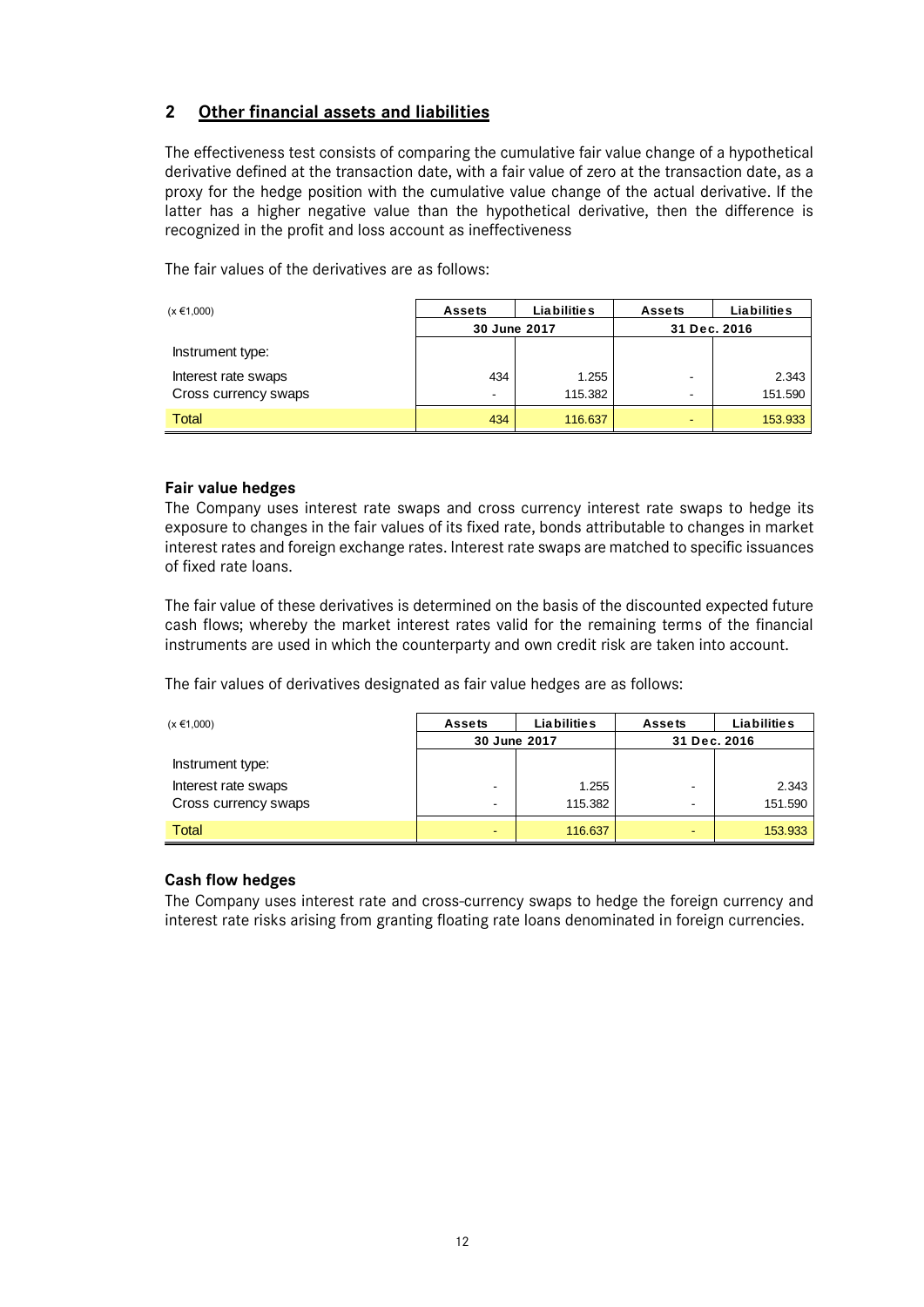The fair values of derivatives designated as cash flow hedges are as follows:

| $(x \in 1,000)$      | <b>Assets</b> | <b>Liabilities</b> | <b>Assets</b> | Liabilities |  |
|----------------------|---------------|--------------------|---------------|-------------|--|
|                      | 30 June 2017  |                    | 31 Dec. 2016  |             |  |
| Instrument type:     |               |                    |               |             |  |
| Interest rate swaps  | 434           |                    |               |             |  |
| Cross currency swaps |               | ۰                  | -             |             |  |
| <b>Total</b>         | 434           | ۰                  | -             |             |  |

### **3 Interest receivables from affiliated companies**

The intercompany receivables consist of interest on financial fixed assets and are due within one year. The fair value of this financial instrument stated on the balance sheet is approximately equal to their carrying amount.

Receivables from affiliated companies for a total amount of  $\epsilon$  3.0 million (2016:  $\epsilon$  2.8 million) are denominated in a currency other than Euro for which the Company has entered into foreign exchange contracts to hedge foreign currency risks as far as there is no matching with interest liabilities.

### **4 Cash and cash equivalents**

Cash and cash equivalents is stated at nominal value and freely disposable. The fair value of this financial instrument stated on the balance sheet is approximately equal to their carrying amount.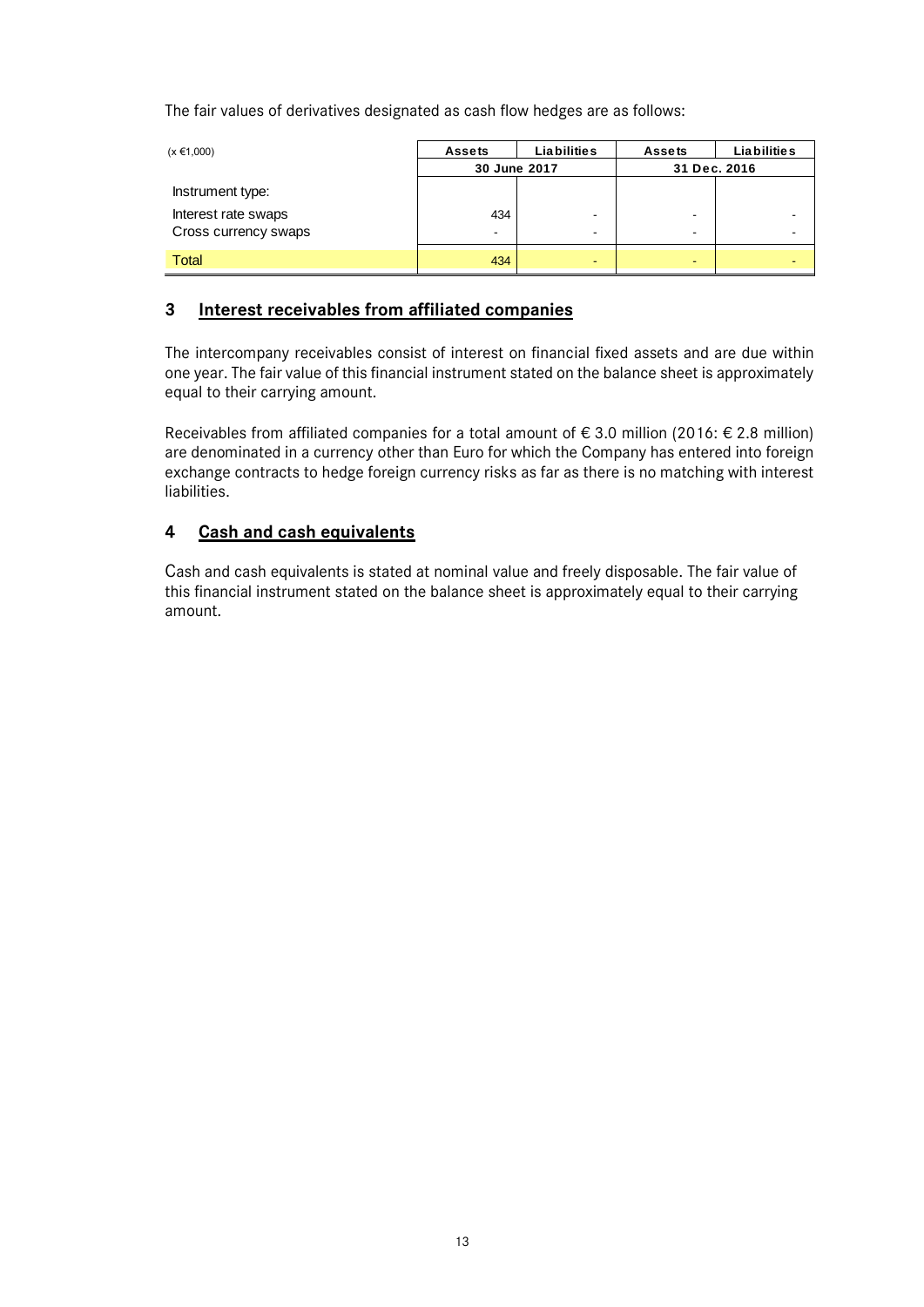### **5 Shareholders' equity**

Summary of movements in shareholders' equity in 2017 and 2016:

| $(x \in 1,000)$                          | 1<br><b>January</b><br>2017 | capital<br>increase | <b>Profit</b><br>distribu-<br>tion in<br>2017 for<br>2016 | <b>Dividend</b><br>distribution<br>in 2017 | <b>Changes</b><br>in fair<br>value of<br>cash flow<br>hedges | <b>Result for</b><br>the year | 30<br>June<br>2017 |
|------------------------------------------|-----------------------------|---------------------|-----------------------------------------------------------|--------------------------------------------|--------------------------------------------------------------|-------------------------------|--------------------|
| Share capital:                           |                             |                     |                                                           |                                            |                                                              |                               |                    |
| Authorised capital<br>Not issued capital | 2.500<br>(2.000)            |                     |                                                           |                                            |                                                              |                               | 2.500<br>(2.000)   |
| <b>Issued capital</b>                    | 500                         |                     |                                                           |                                            |                                                              |                               | 500                |
| Other reserves                           | 527.002                     |                     | (2.047)                                                   | -                                          |                                                              |                               | 524.955            |
| Cash flow hedge reserve                  |                             |                     |                                                           |                                            | 434                                                          |                               | 434                |
| <b>Profit for the year</b>               | (2.047)                     |                     | 2.047                                                     |                                            |                                                              | 2.448                         | 2.448              |
| Total shareholders' equity               | 525.455                     |                     | ٠                                                         |                                            | 434                                                          | 2.448                         | 528.337            |

|                                                                              | January                 | capital  | Profit<br>distribu-<br>tion in<br>2016 for | Dividend<br>distribution | Changes<br>in fair<br>value of<br>cash flow | <b>Result for</b><br>the year | 31<br><b>December</b>   |
|------------------------------------------------------------------------------|-------------------------|----------|--------------------------------------------|--------------------------|---------------------------------------------|-------------------------------|-------------------------|
| $(x \in 1,000)$                                                              | 2016                    | increase | 2015                                       | in 2016                  | hedges                                      |                               | 2016                    |
| Share capital:<br>Authorised capital<br>Not issued capital<br>Issued capital | 2.500<br>(2.000)<br>500 |          |                                            |                          |                                             |                               | 2.500<br>(2.000)<br>500 |
| Other reserves                                                               | 28.124                  | 500,000  | (1.122)                                    | ٠                        |                                             |                               | 527.002                 |
| Cash flow hedge reserve                                                      | 1.081                   |          |                                            |                          | (1.081)                                     |                               |                         |
| Profit for the year                                                          | (1.122)                 |          | 1.122                                      |                          |                                             | (2.047)                       | (2.047)                 |
| Total shareholders' equity                                                   | 28.583                  |          |                                            |                          | (1.081)                                     | (2.047)                       | 525.455                 |

The authorized capital of Daimler International Finance B.V. amounts to  $\epsilon$  2,500,000 consisting of 5,000 shares with a par value of € 500. At June 30, 2017 1,000 shares have been issued and fully paid.

In 2016 Daimler AG decided to increase the equity of Daimler International Finance B.V. by € 500 million. Purpose of the increase is to strengthen Daimler International Finance B.V. in its role as a strategic financing hub for the Daimler Group. At the end of July 2016 the Company received  $\epsilon$  500 million as a share premium reserve.

The other reserves are considered to be legal statutory reserves both in 2016 and 2017. The cash flow hedge reserve comprises the effective portion of the accumulated net change in the fair value of cash flow hedge instruments for hedged transactions that have not yet occurred. This cash flow hedge reserve is released during the period that the cash flows from the hedged risk are realised. The cash flow hedge reserve is not freely distributable.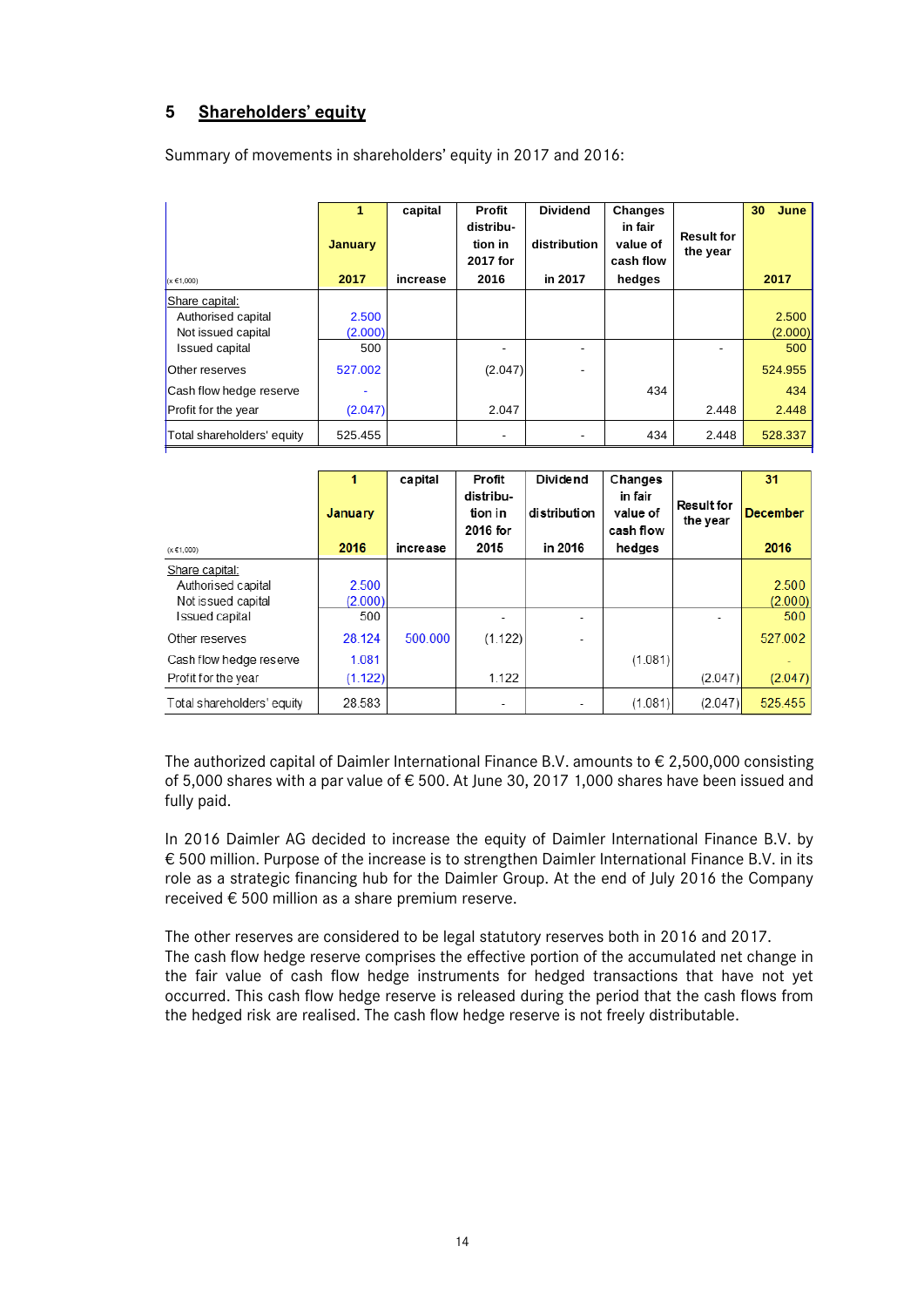The movement in the cash flow hedge reserve can be specified as follows:

- the effective portion of changes in fair value of cash flow hedges amounting to  $\epsilon$  0.4 million (2016: € 0.0 million);
- the net change in fair value of matured cash flow hedges reclassified to P&L amounting to € 0.0 million (2016: € 1.1 million).

#### **6 Deferred tax assets and liabilities**

At June 30, 2017 a net deferred tax asset of  $\epsilon$  1.3 million for temporary differences was recognized. Deferred tax assets and liabilities are measured at nominal value. The deferred tax assets and liabilities comprises the tax effect of the temporary differences

between the profit determination for financial reporting purposes and for tax purposes.

Deferrals with a residual term of one year or less amount to  $\epsilon$  0.4 million (2016:  $\epsilon$  0.3 million). Deferred tax assets and liabilities are attributable to the following:

Movements in 2017:

| $(x \in 1,000)$                 | January<br>2017 | Re-<br>classi-<br>fication | Provi-<br>sions<br>made  | Provi-<br>sions<br>used | Provi-<br>sions<br>released | Other | 30<br>June<br>2017 |
|---------------------------------|-----------------|----------------------------|--------------------------|-------------------------|-----------------------------|-------|--------------------|
| <b>Valuation of derivatives</b> | 1.622           | $\overline{\phantom{a}}$   | $\overline{\phantom{0}}$ | ٠                       | (310)                       | ۰     | 1.312              |

Movements in 2016:

| $(x \in 1,000)$                 | January<br>2016 | Re-<br>classi-<br>fication | Provi-<br>sions<br>made | Provi-<br>sions<br>used | Provi-<br>sions<br>released | Other | 31<br>December<br>2016 |
|---------------------------------|-----------------|----------------------------|-------------------------|-------------------------|-----------------------------|-------|------------------------|
|                                 |                 |                            |                         |                         |                             |       |                        |
| <b>Valuation of derivatives</b> | 617             | ٠                          | 1.005                   | ۰                       |                             | ۰     | 1.622                  |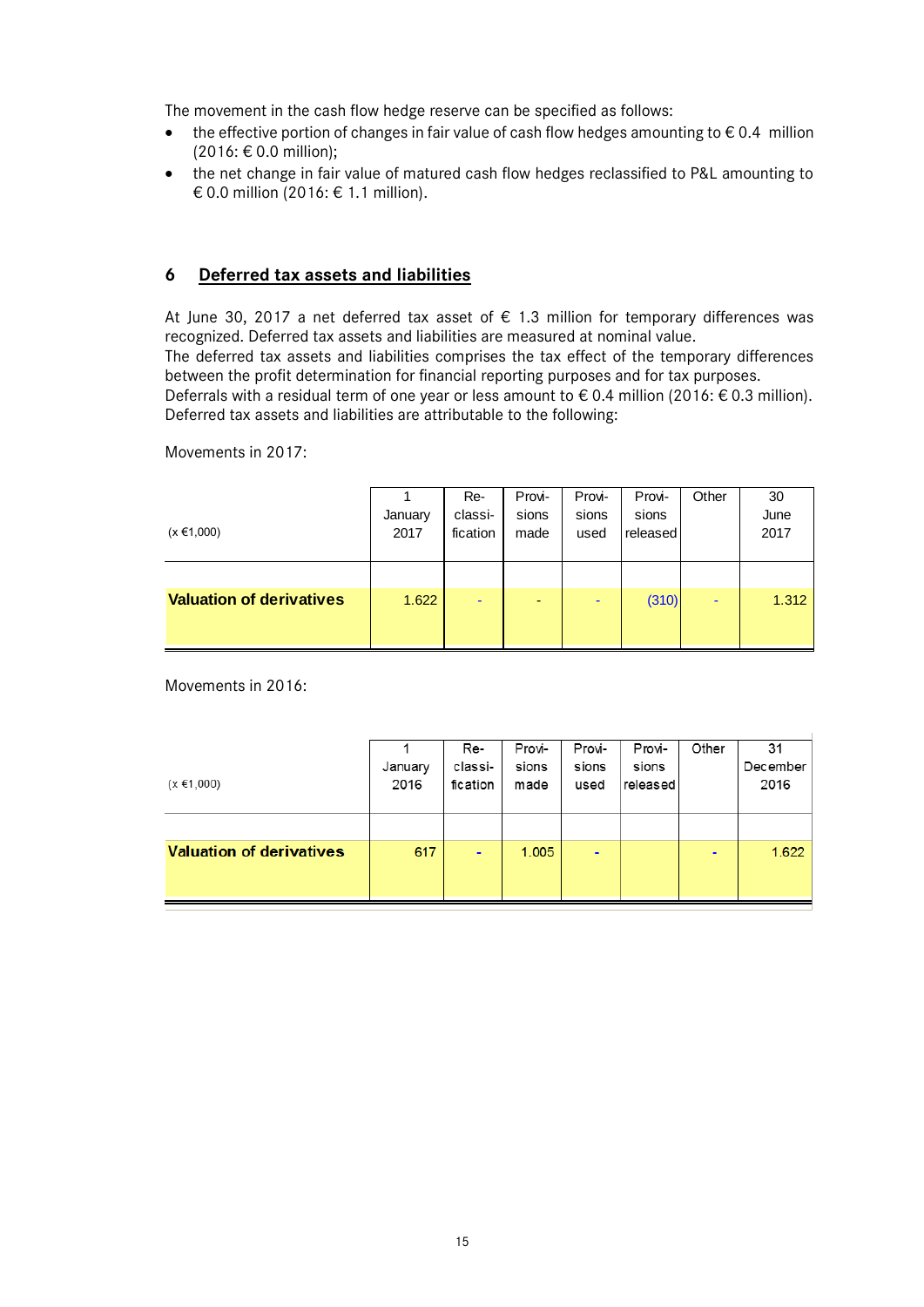# **7 Short/Long-term liabilities**

Daimler International Finance B.V. obtains funds from the market by issuing corporate bonds/notes under the Euro Medium Term Notes and Commercial Paper under the European Commercial Paper Program and obtains funds from affiliated companies by entering into loan agreements. The issues under the EMTN and CP Programs (totalling  $\epsilon$  2.2 billion) are unconditionally and irrevocably guaranteed by Daimler AG for which the Company pays a guarantee fee. The bonds issued by Daimler International Finance B.V. are listed on the Luxembourg Stock Exchange.

The terms and conditions of outstanding EMTN notes were as follows:  $(x \in 1,000)$ 

|                 | Currency   | Nominal interest rate | Date of   | Date of   | Nominal value | Book value | Market value |
|-----------------|------------|-----------------------|-----------|-----------|---------------|------------|--------------|
|                 |            |                       |           |           |               |            |              |
| $(x \in 1,000)$ |            |                       | drawing   | maturity  |               | 30-06-2017 | 30-06-2017   |
| <b>EMTN</b>     | <b>USD</b> | 1,750%                | 10-4-2013 | 10-4-2018 | 229.253       | 261.499    | 262.963      |
| <b>EMTN</b>     | <b>GBP</b> | 3,500%                | 6-2-2012  | 6-6-2019  | 603.726       | 577.581    | 594.879      |
| <b>EMTN</b>     | <b>EUR</b> | 3M Euribor + 0.65%    | 12-1-2017 | 12-1-2019 | 200,000       | 201.260    | 201.030      |
| <b>EMTN</b>     | <b>EUR</b> | 0,000%                | 15-3-2017 | 15-3-2019 | 500,000       | 500.248    | 499,600      |
| <b>EMTN</b>     | <b>EUR</b> | 3M Euribor + 0,30%    | 11-5-2017 | 11-5-2022 | 500,000       | 500.238    | 500.870      |
| <b>EMTN</b>     | <b>NOK</b> | 1,750%                | 24-5-2017 | 24-5-2022 | 79.921        | 77.931     | 78.349       |
|                 |            |                       |           |           |               |            |              |
|                 |            |                       |           |           |               |            |              |
|                 |            |                       |           |           |               |            |              |
|                 |            |                       |           |           |               |            |              |
| <b>T</b> otal   | <b>EUR</b> |                       |           |           | 2.112.900     | 2.118.757  | 2.137.691    |

CP notes (x € 1,000)

| $(x \in 1,000)$ | <b>Currency</b> | Nominal value | Book value<br>30-06-2017 |
|-----------------|-----------------|---------------|--------------------------|
| CP              | <b>EUR</b>      | 110.000       | 110.085                  |
| <b>Total</b>    | <b>EUR</b>      | 110.000       | 110.085                  |

The due date of the CPs is September 2017, with interest rates of - 0.32% .

EMTN notes include both hedged and unhedged notes.

**◊** The due date of the loans obtained from affiliated companies varies from July 2017 to June 2019. The interest rates of the loans obtained from affiliated companies vary between - 0.16% and 1.1% and are in conformity with the Group-wide intercompany pricing standards ensuring at arm's-length conditions.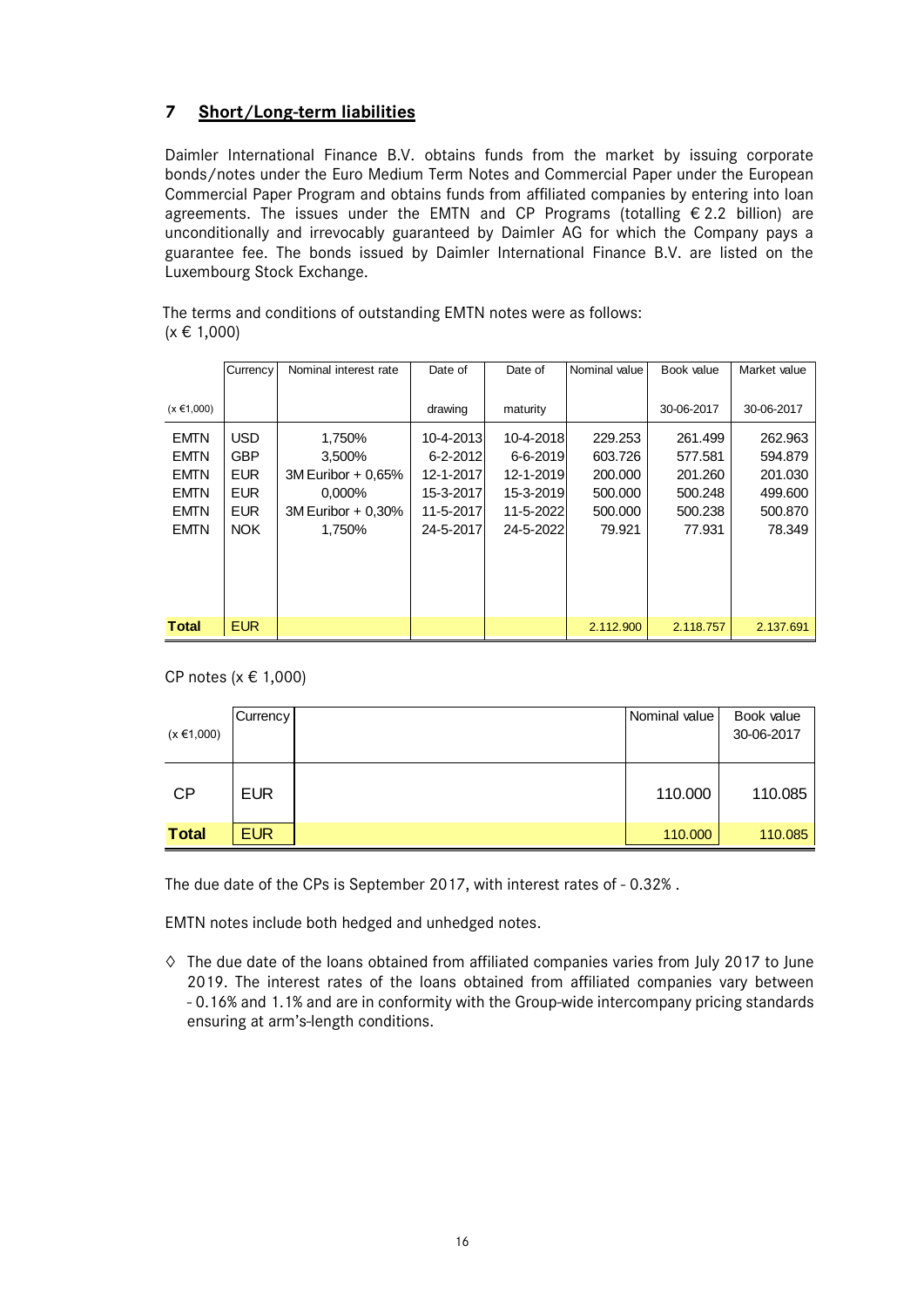- **◊** As at June 30 2017 there are no liabilities to affiliated companies denominated in a currency other than Euro (2016: € 0.0 million). When they occur the Company will enter into foreign exchange contracts to hedge foreign currency risks as far as they are not back-to-back. The valuation of the loans is determined based on the year-end rate of exchange.
- **◊** The fair value of the loans from affiliated companies per June 30, 2017 is € 0.3 billion (2016:  $\epsilon$  0.7 billion).
- **◊** The fair value of EMTN notes per June 30 2017 is € 2.1 billion (2016: € 0.9 billion). The fair value of EMTN notes is derived from the market quotation.

### **8 Other liabilities to affiliated companies**

The intercompany liabilities consist of interest on intercompany loans and are due within 1 year.

As at June 30, 2017 there are no liabilities to affiliated companies denominated in a currency other than Euro (2016:  $\epsilon$  0.0 million). In cases there is no matching with interest receivables the Company has entered into foreign exchange contracts to hedge foreign currency risks. The fair value of this financial instrument stated on the balance sheet is approximately equal to their carrying amount.

### **9 Taxation and social security premiums**

The specification is as follows:

| $(x \in 1,000)$                         | 30 June 2017 31 Dec. 2016 |     |
|-----------------------------------------|---------------------------|-----|
| Corporate income tax                    | 75                        | 24  |
| Value-added tax                         | 18                        | (1) |
| Payroll tax and social security charges | 16                        | 33  |
| Total                                   | 109                       | 56  |

#### **10 Other liabilities and accruals**

The specification is as follows:

| $(x \in 1,000)$                 |       | 30 June 2017 31 Dec. 2016 |
|---------------------------------|-------|---------------------------|
| Interest debts to third parties | 2.610 | 15.260                    |
| Other liabilities / accruals    | 337   | 371                       |
| Total                           | 2.947 | 15.631                    |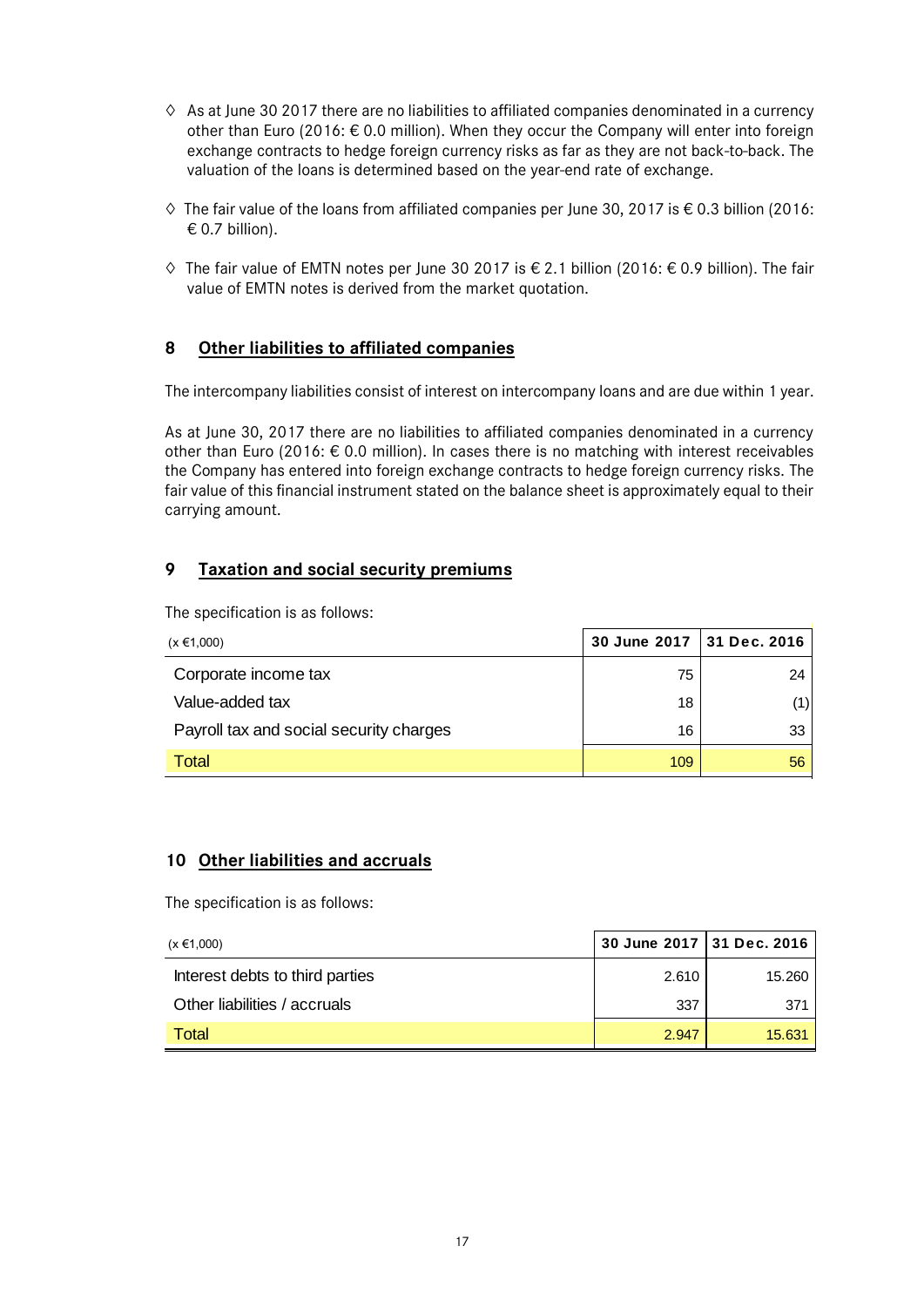#### **11 Risk Management**

#### General

During the normal course of business the Company is exposed to interest rate risk, currency risk, liquidity risk, credit risk and other operational risks. In order to avoid or reduce these risks, Derivative Financial Instruments such as (but not limited to) Interest Swaps, Currency Contracts and Cross Currency Swaps are used. The Company does not trade in these Derivative Financial Instruments.

The EMTN notes issued by the Company are in general lent onward at arm's length conditions to affiliated companies.

#### Interest rate risk

As a result from its issuing and lending business, the Company is exposed to interest rate risks. The interest rate risk exposure is frequently monitored and assessed. It is the Company's general policy to mitigate interest rate risk by applying a matched funding in terms of maturities and interest rate and to hedge interest rate exposures by entering into Derivative Financial Instruments, such as interest rate swaps. Changes in fair values of derivatives are compensated by changes in the fair value of the respective underlying.

#### Foreign currency risk

It is the objective of the Company to eliminate foreign currency risk. Therefore, the Company enters into foreign exchange contracts to hedge foreign currency risks as far as they are not lent on in the same currency. As a result the company incurred only limited foreign currency risk from its ordinary issuance and lending activities. The related Derivative Financial Instruments are recognized on the balance sheet against fair value.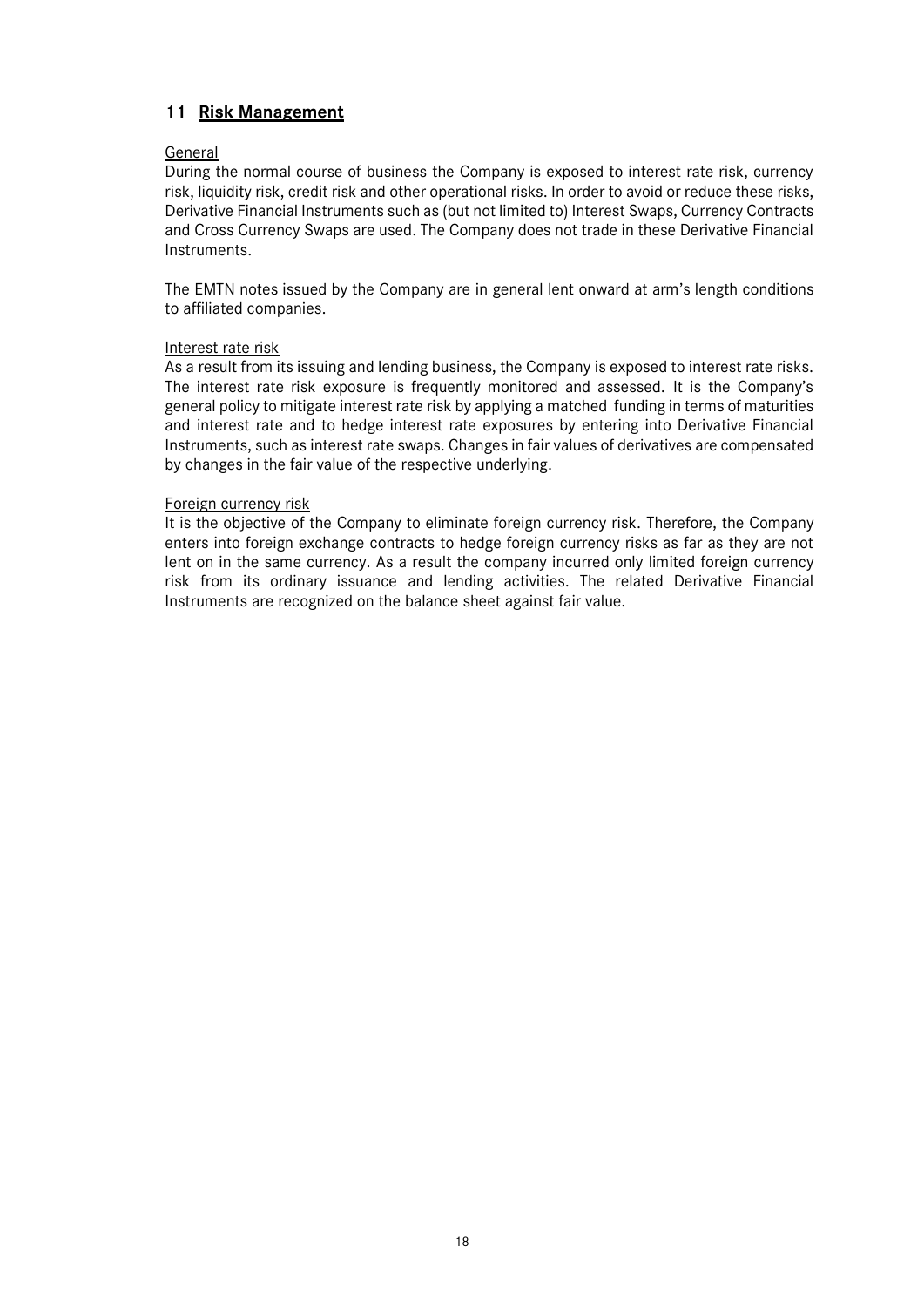The Company incurs a foreign currency risk on the cash (equivalents) position, which is recognized against the exchange rate applying to the balance sheet date. Gains and losses are taken to the profit and loss account under result financial transactions.

#### Credit risk

The Company solely provides loans within the Daimler Group and to companies in which Daimler holds a minority share (Joint Ventures). In cooperation with Daimler AG headquarters, assessments of credit risks are made and credit limits are set, which are periodically reviewed. Therefore the company's exposure to credit risk is influenced mainly by the characteristics of Daimler Group related default risk. Daimler Group is rated by credit rating agencies and has a rating of A2 (stable) from Moody's Investors Service, A (stable) from Standard & Poor's Ratings Group and A- (stable) from Fitch Ratings as at June 30, 2017.

In respect of cash at banks and Derivative Financial Instruments, these are only deposited and/or entered into in compliance with the Daimler Global Counterparty Limits as provided by Daimler AG.

#### Liquidity risk

Liquidity risk comprises the risk, that a company cannot meet its financial obligations in full. Daimler International Finance B.V. manages its liquidity by holding adequate volume of cash and by applying as far as possible the matched funding principle. In accordance with internal guidelines, this principle ensures that financial obligations generally have the same maturity profile as the financial assets and receivables and thus reduces the Company's liquidity risks.

#### Hedging and Hedge Accounting

Derivative Financial Instruments are valued at fair value in the balance sheet and any changes in the fair value must be accounted for in the income statement. In the event that changes in fair value of hedged risks are not accounted for through the income statement, a mismatch occurs in the accounting of results, making these results more volatile. In these cases, hedge accounting is applied as much as possible to mitigate accounting mismatching and volatility. The Company makes a distinction between fair value hedge accounting and cash flow hedge accounting.

In fair value hedge accounting, the developments in fair value of the hedged risk are processed through profit or loss. This compensates for the fair value movements of the accompanying derivatives. In cash flow hedge accounting, the movements in fair value of the derivatives are accounted for in a separate cash flow hedge reserve in total equity. This cash flow hedge reserve is released over the period in which the cash flows from the hedged risk are realized.